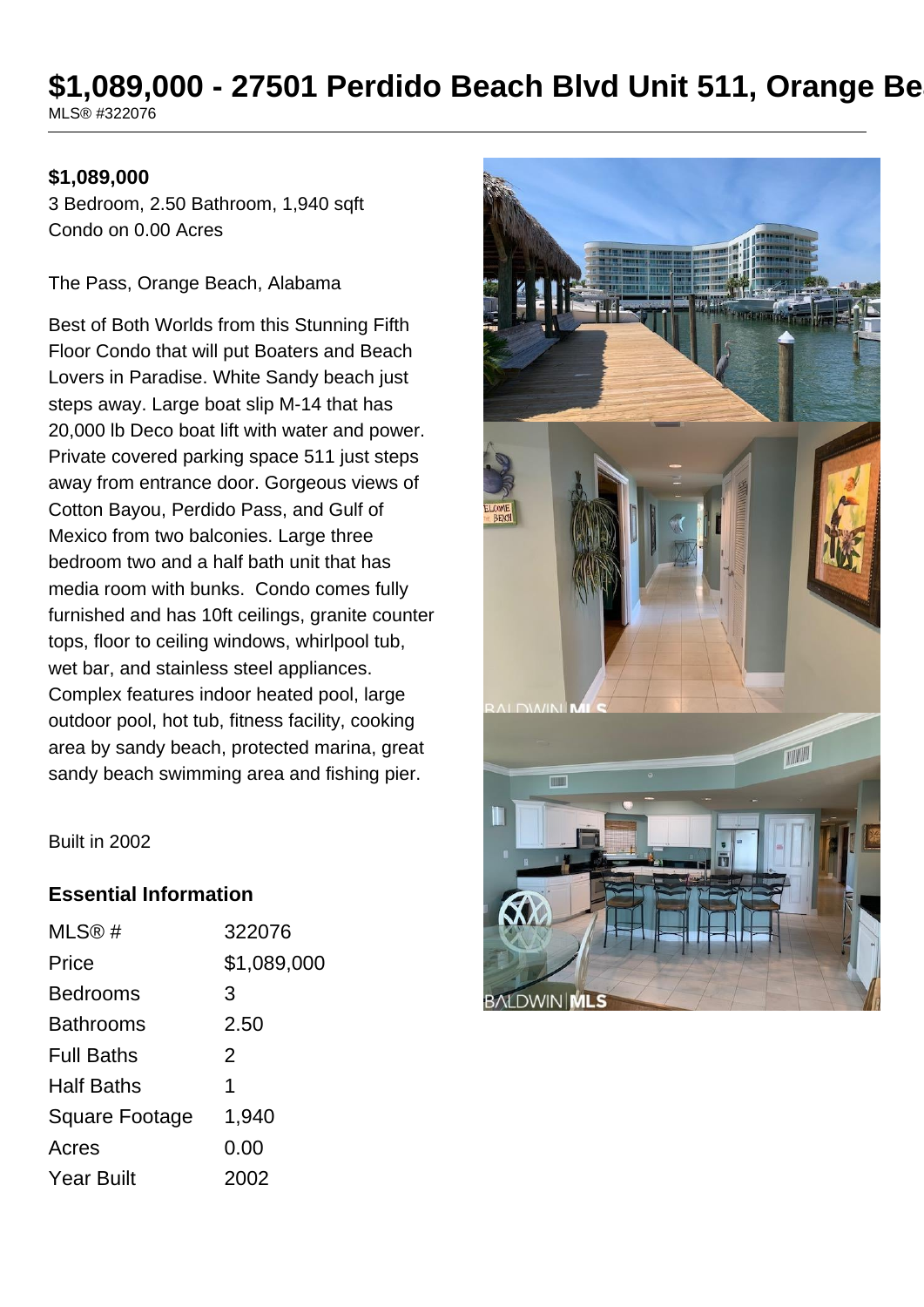| <b>Type</b>   | Condo                                      |
|---------------|--------------------------------------------|
| Sub-Type      | <b>Residential Attached, Three Bedroom</b> |
| <b>Style</b>  | Condo                                      |
| <b>Status</b> | Active                                     |

# **Community Information**

| Address      | 27501 Perdido Beach Blvd Unit 511 |
|--------------|-----------------------------------|
| Area         | Orange Beach 1                    |
| Subdivision  | The Pass                          |
| City         | Orange Beach                      |
| County       | <b>Baldwin</b>                    |
| <b>State</b> | Alabama                           |
| Zip Code     | 36561-9999                        |

## **Amenities**

| BBQ Area, Common Lobby, Condo 2-Bdrms in Complex, Condo<br>3-Bdrms in Complex, Condo 4-Bdrms in Complex, Covered Entry,<br>Exercise Room, Fire Sprinkler System, Fishing Pier, Gazebo, Pool -<br>Indoor, Pool - Kiddie, Landscaping, Pool - Outdoor, Pets - Owners Only, |  |
|--------------------------------------------------------------------------------------------------------------------------------------------------------------------------------------------------------------------------------------------------------------------------|--|
|                                                                                                                                                                                                                                                                          |  |
|                                                                                                                                                                                                                                                                          |  |
|                                                                                                                                                                                                                                                                          |  |
| Direct Gulf Front, Direct Bayou Front, Direct Gulf-Across Rd                                                                                                                                                                                                             |  |
|                                                                                                                                                                                                                                                                          |  |
| Beach Accs (Wlk <=1/4 Mi), Bayou Front - Building, Gulf of Mexico                                                                                                                                                                                                        |  |
|                                                                                                                                                                                                                                                                          |  |
|                                                                                                                                                                                                                                                                          |  |
|                                                                                                                                                                                                                                                                          |  |
| Bunk Room, Ceiling Fan(s), Covered Patio, High Ceilings, Wet Bar,                                                                                                                                                                                                        |  |
| Dishwasher, Disposal, Dryer, Refrigerator w/Ice Maker, Microwave,                                                                                                                                                                                                        |  |
|                                                                                                                                                                                                                                                                          |  |
|                                                                                                                                                                                                                                                                          |  |
|                                                                                                                                                                                                                                                                          |  |
|                                                                                                                                                                                                                                                                          |  |
|                                                                                                                                                                                                                                                                          |  |
|                                                                                                                                                                                                                                                                          |  |